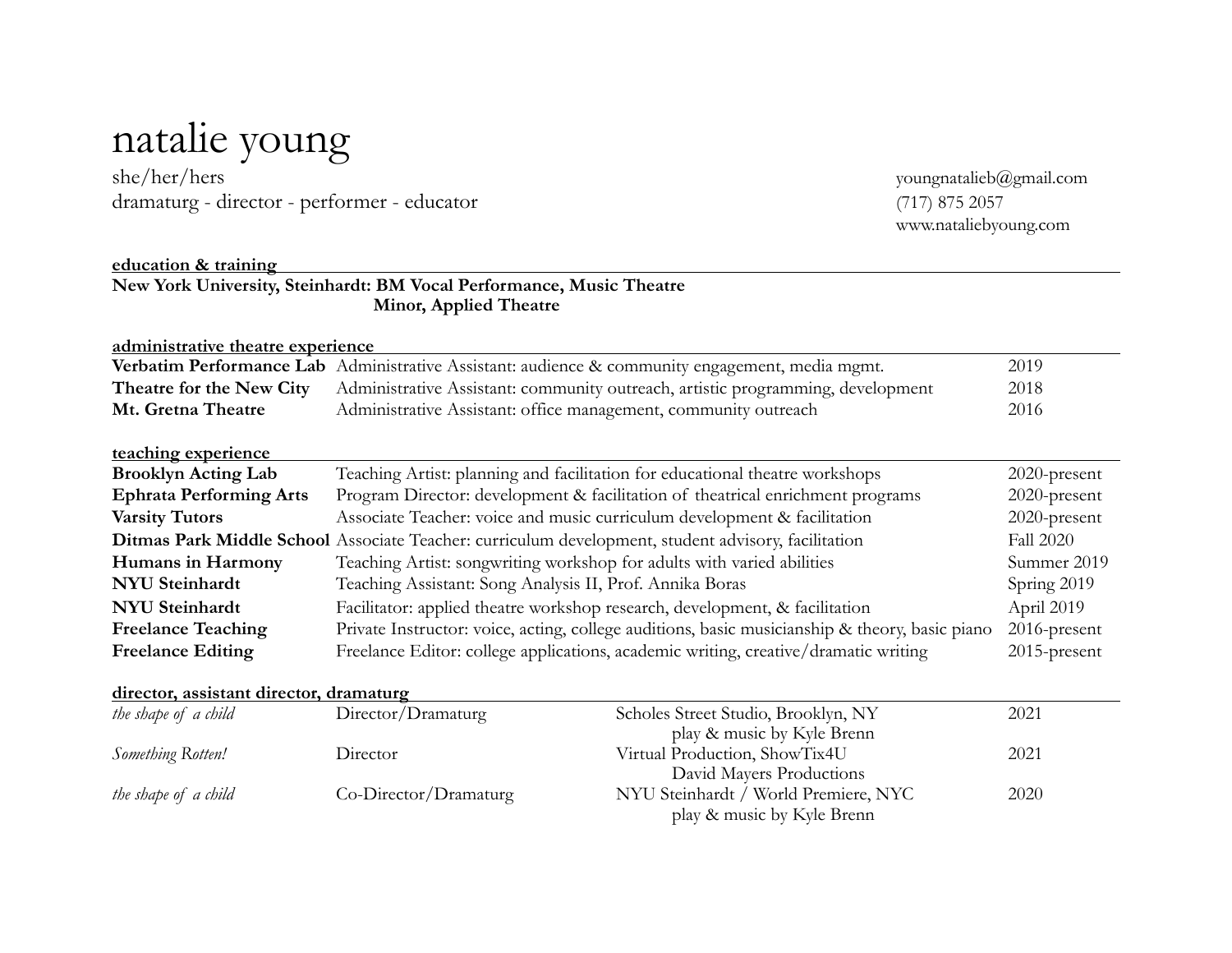| I Didn't Think You'd Be<br>So Unhappy | Director                     | 5 x 10 Play Series, West 4th Stage Co. / NYC<br>play by Shara Feit | 2019 |
|---------------------------------------|------------------------------|--------------------------------------------------------------------|------|
| $Gy \in y$                            | Assistant Director/Dramaturg | NYU Steinhardt / NYC<br>directed by Jessica Bashline               | 2019 |
| Joan of Arc                           | <b>Assistant Director</b>    | Under St. Marks / NYC<br>directed by Zachary Elkind                | 2019 |
| Macbeth                               | Assistant Director           | West 4th Stage Co. / NYC<br>directed by Zachary Elkind             | 2018 |

## **selected theatre credits**

| Rags                     | Rebecca Hershkowitz | Frederick Loewe Theatre / dir: Gabriel Barre   | 2019 |
|--------------------------|---------------------|------------------------------------------------|------|
|                          |                     | choreo: Jennifer Paulson Lee                   |      |
| Loving Repeating         | Helen Furr/Ensemble | Provincetown Playhouse / dir: Jessica Bashline | 2017 |
| Songs About Love         | Principal Vocalist  | 54 Below / From Scratch Productions            | 2020 |
| <b>TYA Summer Series</b> | Ingenue             | Mt. Gretna Theatre / Mt. Gretna, PA            | 2016 |
| Defying Gravity          | Principal Vocalist  | PRIMA/Lancaster, PA with Stephen Schwartz      | 2016 |
| Carrie                   | Carrie White        | Sheridan Bigler Theatre / Lancaster, PA        | 2015 |
| The Fantasticks          | Luisa               | Hershey Area Playhouse / Hershey, PA           | 2015 |
| August: Osage County     | Jean Fordham        | Steel River Playhouse / Philadelphia, PA       | 2014 |

**selected vocalist credits** 

| Wicked in Concert       | Elphaba         | NYU Broadway Orchestra / Remote Event                             |
|-------------------------|-----------------|-------------------------------------------------------------------|
|                         |                 | music & lyrics by Stephen Schwartz                                |
| (Covering) Me           | Solo Voice      | First Stages Concert, NYU Steinhardt / World Premiere & Recording |
|                         |                 | piece by Amelia Murray & Kyle Brenn                               |
| The Discovering Faculty | Solo Voice      | First Stages Concert, NYU Steinhardt / World Premiere & Recording |
|                         |                 | piece by Mark Weissglass                                          |
| in this world?          | Alto            | Pulsing & Shaking, NYU Steinhardt / World Premiere & Recording    |
|                         |                 | piece by Zachary Mezzo                                            |
| If Feeling Is First     | Soprano 5       | Recital Performance, NYU Steinhardt / Official Recording          |
|                         |                 | piece by Leah Ofman                                               |
| When the Stars Collide  | Mezzo-soprano 1 | Dolan Studios, NYC / Official Recording                           |
|                         |                 | piece by Nyokabi Kariuki                                          |